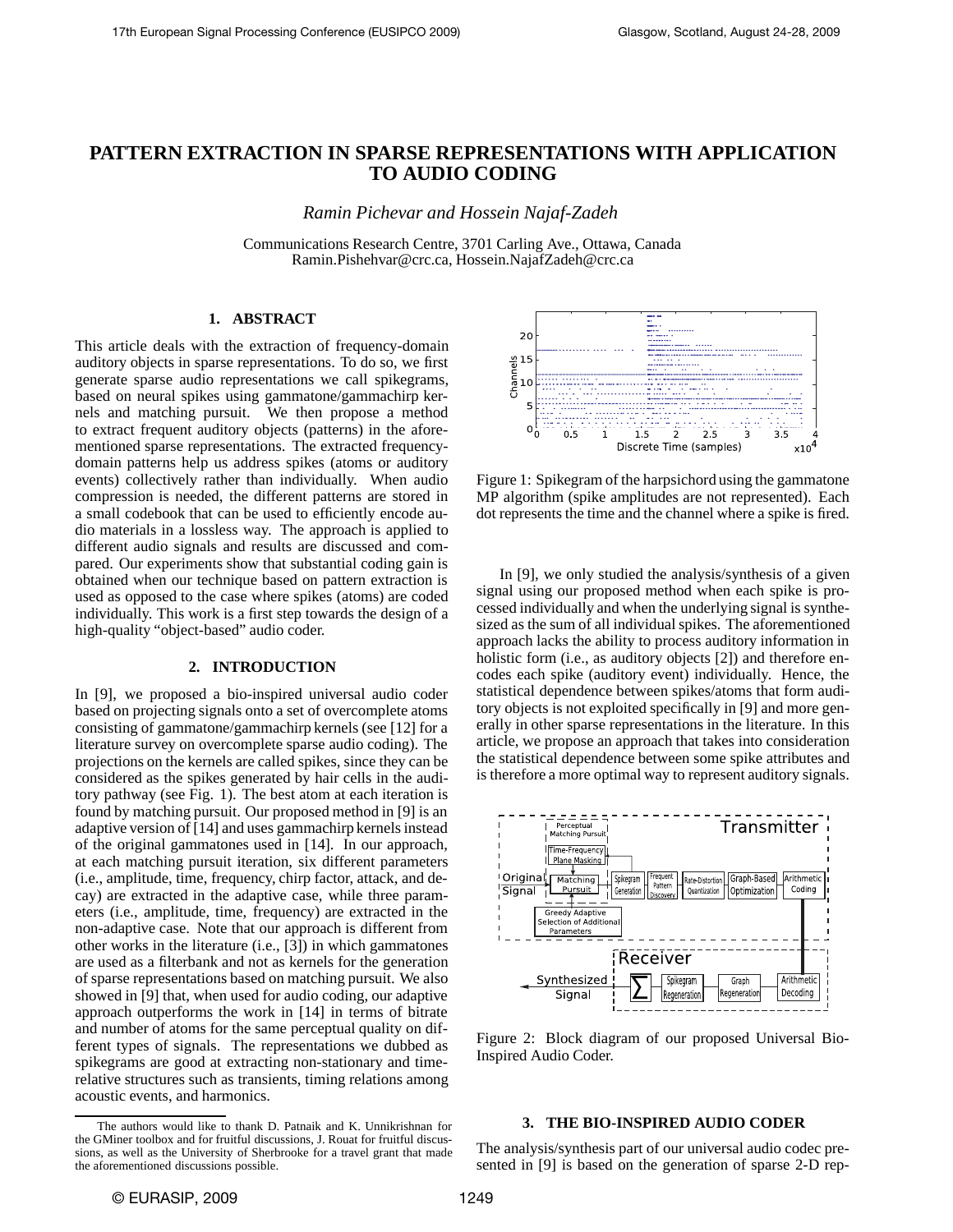| Generate an initial set of (1-node) candidate episodes $(N = 1)$                                                        |
|-------------------------------------------------------------------------------------------------------------------------|
| repeat                                                                                                                  |
| Count the number of occurrences of the set of (N-node) candidate episodes in one pass of the data sequence              |
| Retain only those episodes whose count is greater than the frequency threshold and declare them to be frequent episodes |
| Using the set of $(N$ -node) frequent episodes, generate the next set of $(N+1)$ -node) candidate episodes              |
| <b>until</b> There are no candidate episodes remaining                                                                  |
| Output all the frequent episodes discovered                                                                             |
|                                                                                                                         |

Table 1: The frequent episode discovery algorithm as described in [8].

resentations of audio signals, dubbed as spikegrams. The spikegrams are generated by projecting the signal onto a set of overcomplete adaptive gammachirp (gammatones with additional tuning parameters) kernels (see section 3.1). The adaptiveness is a key feature we introduced in Matching Pursuit (MP) to increase the efficiency of the proposed method (see [9]). A masking model is applied to the spikegrams to remove inaudible spikes [7]. In addition a differential encoder of spike parameters based on graph theory is proposed in [10]. The quantization of the spikes is given in our previous work [11]. The block diagram of all the building blocks of the receiver and transmitter of our proposed universal audio coder is depicted in Fig. 2, of which the frequent pattern discovery block is discussed in this paper.

# **3.1 Generation of Overcomplete Representations with MP**

In mathematical notations, the signal  $x(t)$  can be decomposed iteratively into overcomplete kernels as follows:

$$
x(t) = \langle x(t), g_m \rangle g_m + r_x(t), \qquad (1)
$$

where  $\langle x(t), g_m \rangle$  is the inner product between the signal and the kernel  $g_m$ .  $r_x(t)$  is the residual signal after projection. In order to find an adequate representation as in Eq. 1, MP can be used. In this technique the signal  $x(t)$  is decomposed over a set of kernels so as to capture the structure of the signal. The approach consists of iteratively approximating the input signal with successive orthogonal projections onto some bases  $g_m$ . In [9], we used adaptive gammachirp kernels  $g_m(t)$ . In the aforementioned approach, the chirp factor (instantaneous frequency), the attack, and the decay of gammachirp kernels are found adaptively in addition to the standard parameters of the gammatone kernels.

In the remainder of this article, a new solution to the extraction of frequent episodes (auditory objects or patterns) out of the generated spikegrams is presented. Without loss of generality, we use the non-adaptive (3-parameter gammatone kernels as  $g_m(t)$ ) approach in this article, since we only extract frequency-domain patterns.

# **4. FREQUENT EPISODES IN SPIKES**

In spikegrams, the spike activity of each channel can be associated to the activity of a neuron tuned to the center frequency of that channel. The ultimate goal here is to find a generative neural architecture (such as a synfire chain [1] or a polychronous network [4]) that is able to generate a spikegram such as the one we extract by MP (see Fig. 1) for a given audio signal. Here, we propose a solution to a simplified version of the aforementioned problem. We propose to extract "channel-based or frequency-domain patterns" in our generated spikegrams using temporal data mining [6] [8]. Since these patterns are repeated frequently in the signal and are the building blocks of the audio signal, we may call them auditory objects. Note that spikes' timing and amplitude information is encoded independently as in [9] and is not taken into account in extracted patterns.

Frequent Episode Discovery framework was proposed by Mannila et al. [6] and enhanced in [5]. Patnaik et al. [8] extended previous results to the processing of neurophysiological data. The frequent episode discovery fits in the general paradigm of temporal data mining. The method can be applied to either serial episodes (ordered set of events) or to parallel episodes (unordered set of events). A frequent episode is one whose frequency exceeds a user specified threshold. Given an episode occurrence, we call the largest time difference between any two events constituting the occurrence as the span of the occurrence and we use this span as a temporal constraint in the algorithm. The overall procedure for episode discovery is presented in Table 1 as a pseudo code.

| Percussion            | Pass 1 | Pass 2 | Pass 3 | Overall |
|-----------------------|--------|--------|--------|---------|
| No. extracted spikes  | 1682   | 771    | 335    | 2788    |
| No. codebook elements | 47     | 36     | 11     | 94      |
| Codebook size in bits | 2200   | 1976   | 320    | 4496    |
| Raw bit saving        | 9968   | 4403   | 1820   | 16191   |
| Effective bit saving  | 7768   | 2427   | 1500   | 11695   |
| Castanet              | Pass 1 | Pass 2 | Pass 3 | Overall |
| No. extracted Spikes  | 596    | 684    | 580    | 1860    |
| No. codebook elements | 8      | 20     | 37     | 65      |
| Codebook size in bits | 440    | 1436   | 2340   | 4216    |
| Raw bit saving        | 2660   | 4095   | 3253   | 10008   |
| Effective bit saving  | 2220   | 2659   | 913    | 5792    |
| Speech                | Pass 1 | Pass 2 | Pass 3 | Overall |
| No. extracted Spikes  | 1262   | 689    | 395    | 2346    |
| No. codebook elements | 8      | 21     | 11     | 40      |
| Codebook size in bits | 338    | 1053   | 288    | 1679    |
| Raw bit saving        | 3238   | 3859   | 2250   | 11026   |
| Effective bit saving  | 2899   | 2806   | 1962   | 7667    |

Table 2: Results for a 3-Pass pattern extraction on 1-second frames. **Percussion:** The total number of bits to address channels when no pattern recognition is used equals 23704 and the saving in addressing channels due to our algorithm is 49% (compared to when no pattern discovery is used as in [9]). **Castanet:** The total number of bits to address channels when no pattern recognition is used is 21982 and there is a saving of 26% with our proposed algorithm. **Speech:** The total number of bits to address channels when no pattern recognition is used is 19118 and there is a saving of 40%.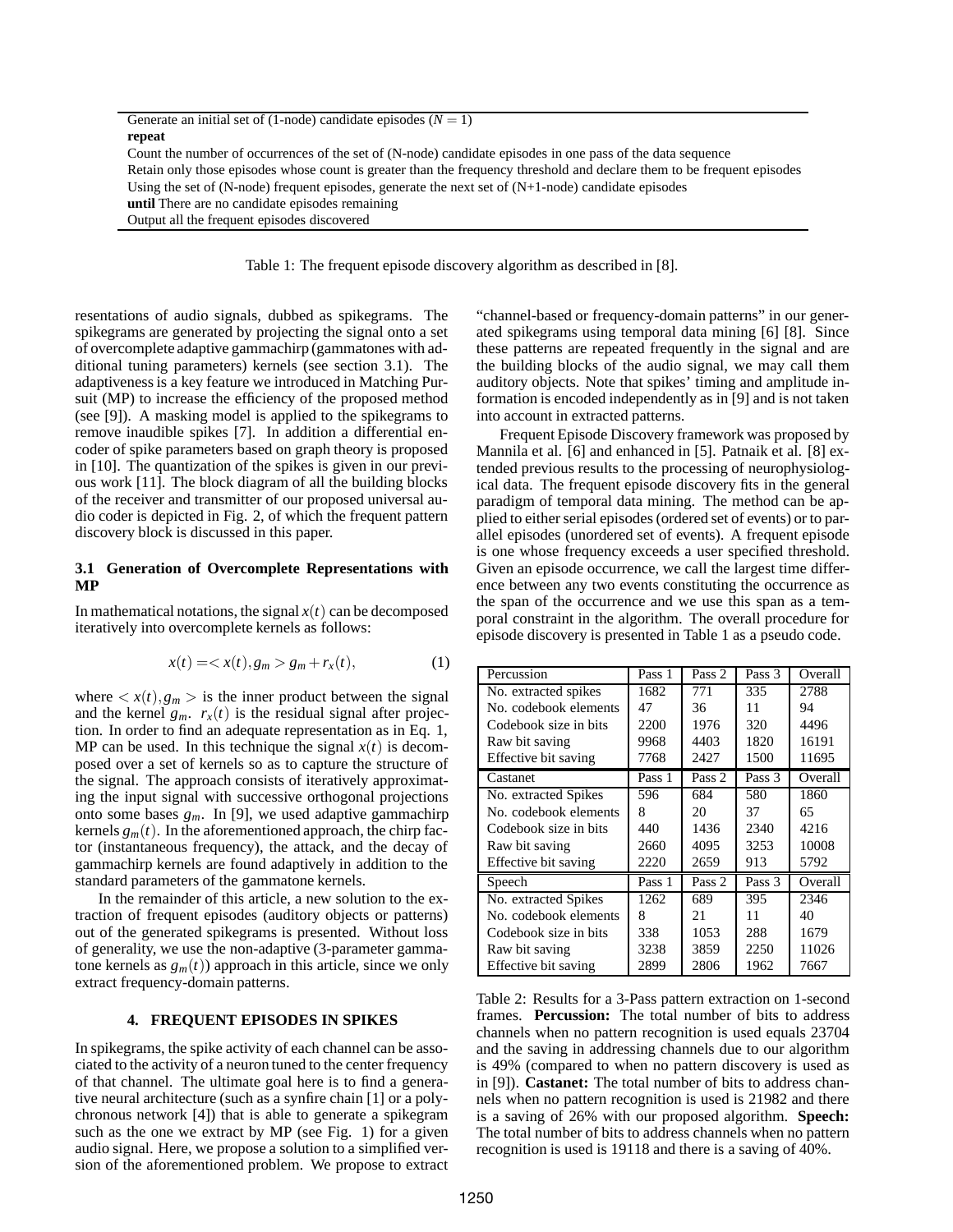

Figure 3: Spikegrams (dots) and the most *relevant* extracted patterns (lines) at each of the 3 passes for percussion for a 250 ms frame. Different colors/grayscales represent different episodes. Only spikes not discovered during the previous pass are depicted at each pass. Note that since unordered episodes are discovered, patterns are similar up to a permutation in the temporal order. Timing and amplitude information is not included in the patterns and is encoded separately.

# **4.1 Extraction of Frequency-Domain Patterns in Spikegrams**

Given the sequence of spike channel number  $(f_i, f_k, \ldots, f_m)$ where  $i, k, m$  vary between 1 and N, the number of channels (associated with centre frequencies) in the spikegram, we want to find frequent parallel episodes that are subsets of the sequence given above. The frequent episodes represent the underlying statistical dependencies between different center frequencies for a given time interval specified by the temporal constraint of the discovery algorithm. The frequent episodes here can be considered as "frequency-based auditory objects" since they are the frequency-domain building blocks of our audio signal and they do not include timing or amplitude information (timing and amplitude are sent individually and independently from the patterns). In graphical terms, frequent episodes are visual structures that repeat frequently on the spikegram within a predefined time window. Since we are looking for unordered episodes, the aforementioned structures are similar up to a permutation in the order of appearance. This can be roughly compared to extracting similar regions on a conventional spectrogram. However, in

contrast with spectrograms, spikegrams are reversible (e.g., one can synthesize the original signal from spikegram elements) . In addition, the spikegram is much more precise than a spectrogram in terms of the ability in extracting acoustic events (or timing information). Furthermore, the spikegram can only take on discrete values. Hence, it is much easier to extract patterns in such a discrete representations compared to a spectrogram where values are continuous. As we will see in the section 5, the sequence  $(f_i, f_k, \ldots, f_m)$  can be expressed in terms of frequent episodes that we will use as elements of a codebook plus the residual center frequency sequence that cannot be expressed in terms of codebook elements. Note that other parameters such as spikes' timing and amplitude are encoded separately as in [9]. We only consider patterns (codebook elements) for which their length multiplied by their number of occurrence is higher than a predefined threshold. Furthermore, we noticed that spikegrams are denser in some regions than others. Therefore, the extraction of patterns would be normally biased towards those regions and sparser regions would be ignored, if the pattern extraction algorithm was applied just once. Hence, we propose a multipass approach in which patterns are extracted during the first pass in denser regions. We then subtract the patterns we matched to the spikegram from the spikegram and we keep the residual spikegram on which we run the frequent episode discovery algorithm a second time. Finally, we apply the frequent episode discovery algorithm on the residual spikegram of the second pass. Our observations have shown that very little information is extracted after the third pass. Therefore, we use a 3-pass approach throughout this article. The GMiner toolbox<sup>1</sup>[8] based on the pseudo-code in Table 1 is used to extract patterns in our spikegrams. The input to the GMiner toolbox at each pass is either the original spikegram (first pass) or the residual spikegram (passes 2 and 3) as described above.

#### **5. RESULTS**

In this section we give pattern discovery results for three different audio signals: percussion, castanet, and speech.

#### **5.1 Experimental Setup**

The signal is processed in 1-second frames. For each frame, a 4000-spike spikegram is generated. Frequent episodes are discovered for each signal during three different passes as described in section 4.1. The temporal constraint window is set to 400, meaning that the difference of occurrence time of any two spikes in an episode cannot exceed 400 discrete samples. The threshold (i.e., number of episode occurrence multiplied by the length of the episode) is set to 10. Therefore, very short sequences or rarely-occurring sequences are not extracted, as they do not result in significant bit saving. Each element of the codebook is run-length coded and sent to the receiver. The total number of bits required to send the codebook to the receiver is computed as well. For each pass the residual spikes are arithmetic coded and the difference in the number of bits required to code the residual at each pass is computed as "raw bit saving" in channel addressing . We then computed the "effective bit saving" in channel addressing as the "raw bit saving" minus the bits required to send the codebook (overhead). This is the effective gain obtained in

<sup>&</sup>lt;sup>1</sup>http://neural-code.cs.vt.edu/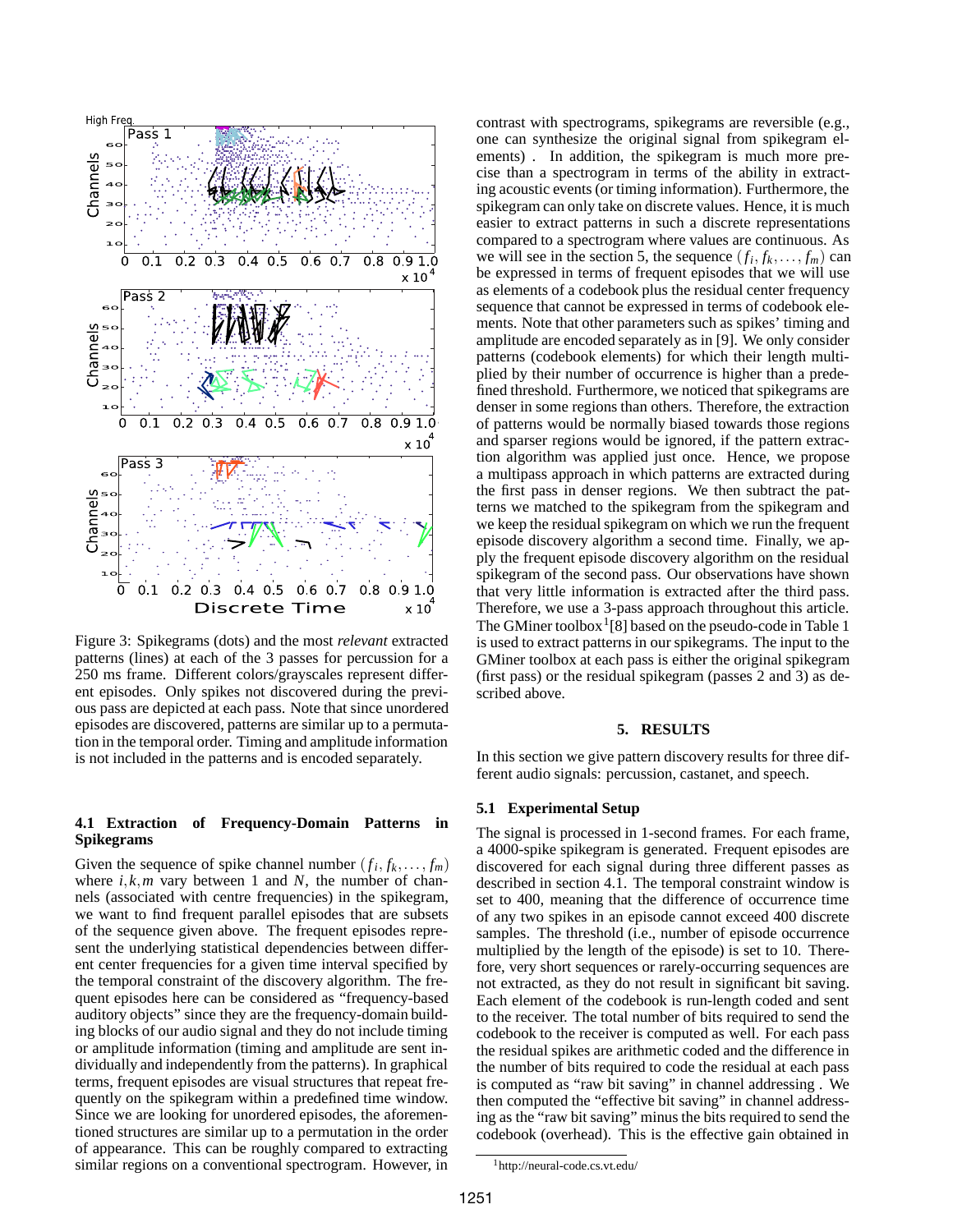bitrate when our proposed 3-pass pattern extraction is used (see Table 2).



Figure 4: Residual norm  $(||r_x(t)||$  in Eq. 1) vs. number of iterations for percussion when 24 and 64 channels are used for spike extraction. Each iteretion is associated with a spike.

# **5.2 Pattern Discovery and Coding Results**

In Table 2 the number of extracted spikes is shown for each pass and the raw bit saving and effective bit saving in channel addressing as described above are given for percussion, castanet, and speech. Our algorithm was able to extract between 1860 and 2788 spikes in different episodes out of the total of 4000 spikes. The longest pattern found in percussion is 13 spike long and is repeated on average 17 times in the signal frame, while the longest pattern for castanet is 14-spike long and is repeated 33 times on average in frames. In the meantime, the longest pattern for speech is 100-spike element and is repeated 8 times on average in the frames. Results show that the bitrate coding gain obtained in addressing frequency channels ranges from 26 % to 49% depending on the type of the signal. Note that since the pattern extraction coding is lossless, the informal subjective quality evaluations in [9] for the audio materials still hold when our new audio extraction paradigm is applied. Fig. 3 shows the extracted patterns for each of the three distinct passes for percussion. Since unordered episodes are discovered, the order of appearance of spikes in different channels can change. However, the channels in which spike activity occurs are the same for all similar patterns. Fig. 3 also shows that our 3-pass algorithm is able to extract patterns in the high, low and mid-frequency ranges, while a 1-pass algorithm would have penalized some sparser spikegram regions.

# **5.3 Extracted Patterns in Spectro-Temporal Domains**

Fig. 5 shows how the precise timing of a percussion signal can be represented by a few codebook elements. For instance, reconstruction with the first codebook element extracted by our proposed algorithm (13-spike long and repeated 17 times in the signal) shows that with only this first element a considerable amount of the signal is grabbed at each energy burst with accurate timing. Fig. 6 shows how codebook elements represent frequency-domain information for the same percussion signal. The reader may notice how some frequency-domain patterns (especially on panels 4 and 5 of Fig. 6) are flipped/mirrored versions of each other. For instance, let us consider the two spectral patterns at times  $2.2 \times 10^4$  and  $2.6 \times 10^4$  on panel 5 of Fig. 6 (as indicated by arrows in the Figure). The reader may notice that in the

| Bits/spike | 24-channel without PE | 64-channel with PE |
|------------|-----------------------|--------------------|
| Channel    | 5.6                   |                    |
| Time       | 10.1                  | 10.1               |
| Amplitude  | 3.9                   | 3.9                |

Table 3: Average number of bits used to address each parameter in the 24-channel without Pattern Extraction (PE) and the 64-channel with PE cases. See [9] for values associated with time and amplitude.

first spectral pattern, the dark/red zone around 14 kHz precedes the dark/red zone in the mid-level frequency range (8 kHz), while for the pattern located at  $2.6 \times 10^4$  the opposite happens and the 8 kHz dark zone precedes the 14 kHz dark zone (indicated by arrows). This flexibility in finding symmetrical (temporally-mirrored) patterns is due to the fact that our algorithm is based on the extraction of parallel frequent episodes (unordered set of events), so that the relative timing of different "high-energy" (dark) zones can change in a pattern. This interesting feature reduces the number of elements in the codebook drastically, since all mirrored patterns are classified as a single codebook element in our algorithm.



Figure 5: Reconstruction of a percussion signal with a few codebook elements. **1st Panel:** Original percussion signal. **2nd to 5th Panels:** Signals generated with the first to fourth codebook elements respectively.

#### **5.4 Choice of Number of Channels in The Spikegram**

Fig. 4 shows that the number of spikes required to get the same SNR decreases drastically when 64 channels are used instead of 24 in the spikegrams. Nevertheless, since a 64 channel spikegram would have required much more bits to address channels individually, in [9] we used the 24-channel spikegram to code spikes individually. However, in the current work, since patterns (i.e., groups of spikes) are extracted, the number of bits required to collectively address channel information is drastically reduced. As such, here we use 64 channel spikegrams. Table 3 shows the average number of bits required to address each parameter in the cases when pattern extraction is used and when it is not, for 24-channel and 64-channel spikegrams. When 64 channels are used the